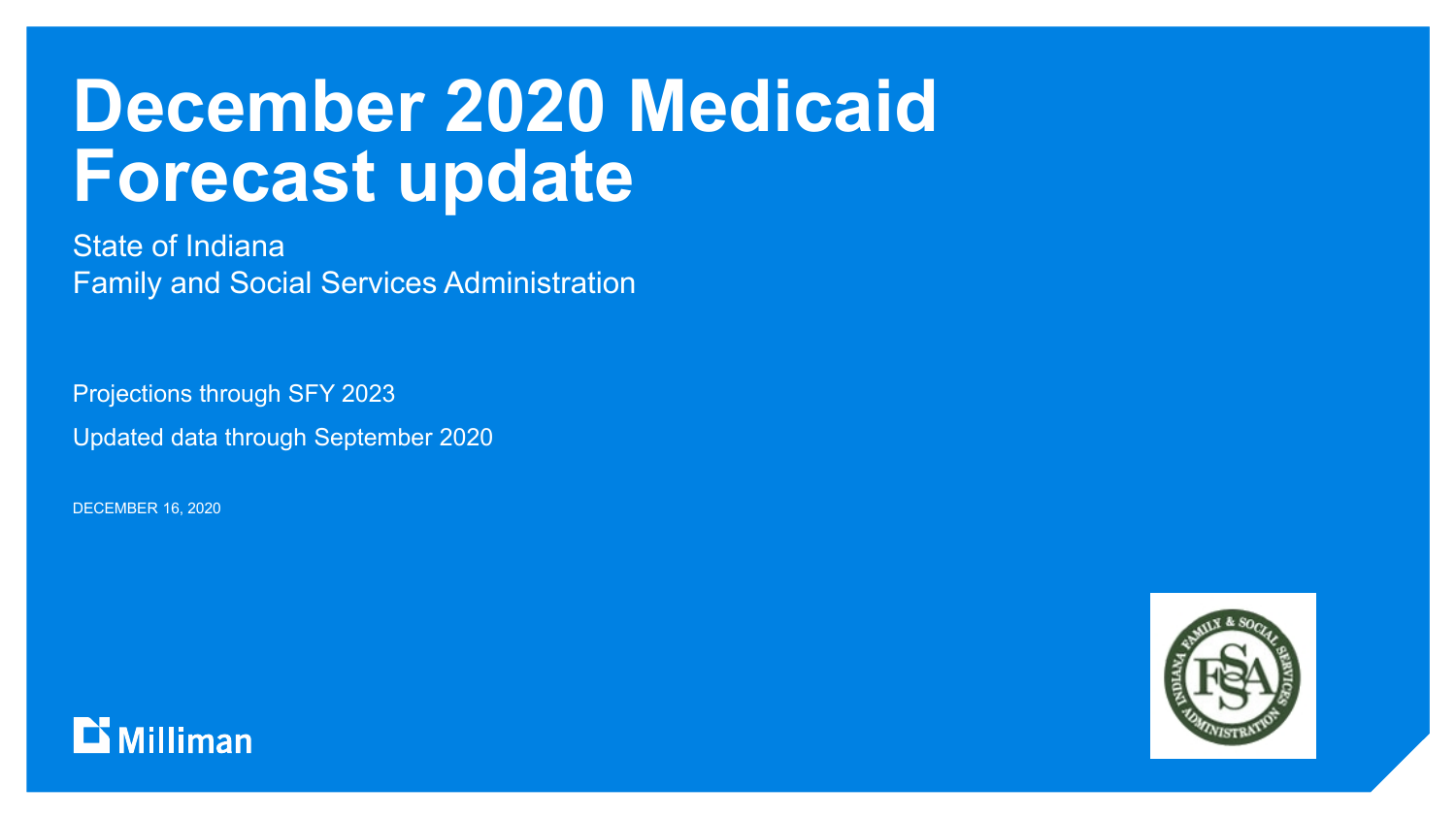### **December 2020 Medicaid Assistance Forecast**

#### SFY 2019 through SFY 2023 – PHE ending January 2021

| <b>EXPENDITURES</b>                                   | FY 2019    | Growth    | FY 2020    | Growth     | FY 2021    | Growth    | FY 2022    | Growth    | FY 2023    |
|-------------------------------------------------------|------------|-----------|------------|------------|------------|-----------|------------|-----------|------------|
| Healthy Indiana Plan                                  | \$3,853.9  | 13.0%     | \$4,355.2  | 24.0%      | \$5,401.0  | (9.8%)    | \$4,872.6  | 3.9%      | \$5,060.5  |
| <b>Hoosier Care Connect</b>                           | 1,349.3    | 11.8%     | 1,508.0    | 0.7%       | 1,518.5    | 5.4%      | 1,599.8    | $(3.0\%)$ | 1,552.5    |
| <b>Hoosier Healthwise</b>                             | 1,591.6    | 8.7%      | 1,730.3    | 2.9%       | 1,780.1    | 3.1%      | 1,835.0    | 1.1%      | 1,855.6    |
| Fee for Service                                       | 1,756.7    | 8.4%      | 1,903.9    | 7.2%       | 2,040.6    | 9.7%      | 2,238.1    | 4.5%      | 2,338.2    |
| Long Term Care Institutional Care                     | 1,916.5    | 7.0%      | 2,050.1    | 5.0%       | 2,152.7    | 6.9%      | 2,301.4    | 6.6%      | 2,453.4    |
| Long Term Care Community Care                         | 1,229.3    | 10.5%     | 1,358.8    | 12.7%      | 1,530.9    | 8.4%      | 1,659.6    | 7.7%      | 1,786.6    |
| Medicare Buy-In, Clawback                             | 554.1      | 2.3%      | 567.0      | 0.3%       | 568.6      | 16.0%     | 659.7      | 8.3%      | 714.7      |
| Rebates and Collections                               | (1,050.9)  | 0.8%      | (1,059.5)  | 4.2%       | (1, 103.8) | 4.7%      | (1, 155.5) | $(1.0\%)$ | (1, 143.5) |
| Remove CHIP, HIP 1.0, MFP, Admin                      | (220.8)    | 19.3%     | (263.4)    | (12.7%)    | (229.9)    | 18.9%     | (273.4)    | (1.9%)    | (268.3)    |
| Other Expenditures (DSH, UPL, etc.)                   | 1,420.0    | 34.3%     | 1,907.5    | (24.8%)    | 1,435.0    | $(1.0\%)$ | 1,420.2    | 2.7%      | 1,459.0    |
| <b>Medicaid Expenditures (State and Federal)</b>      | \$12,399.8 | 13.4%     | \$14,057.8 | 7.4%       | \$15,093.7 | 0.4%      | \$15,157.4 | 4.3%      | \$15,808.8 |
| <b>FUNDING</b>                                        | FY 2019    | Growth    | FY 2020    | Growth     | FY 2021    | Growth    | FY 2022    | Growth    | FY 2023    |
| <b>Federal Funds</b>                                  | \$8,523.4  | 18.7%     | \$10,120.3 | 10.6%      | \$11,191.6 | (4.7%)    | \$10,667.1 | 4.7%      | \$11,163.1 |
| <b>IGTs</b>                                           | 631.6      | (19.5%)   | 508.3      | (18.6%)    | 414.0      | 16.2%     | 480.8      | 1.5%      | 488.2      |
| Provider Tax Receipts                                 | 182.0      | 0.3%      | 182.5      | 17.5%      | 214.5      | (2.5%)    | 209.2      | 0.6%      | 210.4      |
| <b>HAF Funding</b>                                    | 544.2      | 23.5%     | 671.9      | $(19.6\%)$ | 540.3      | 18.1%     | 638.0      | $(0.1\%)$ | 637.7      |
| HIP 2.0 Funding                                       | 338.1      | 5.0%      | 354.9      | 40.6%      | 499.0      | (3.3%)    | 482.5      | 4.4%      | 503.8      |
| QAF Transfer to SBA                                   | (48.3)     | $(1.4\%)$ | (47.7)     | (6.5%)     | (44.6)     | 4.2%      | (46.4)     | 0.0%      | (46.4)     |
| <b>Non-Medicaid Assistance Funds</b>                  | \$10,170.9 | 15.9%     | \$11,790.2 | 8.7%       | \$12,814.7 | $(3.0\%)$ | \$12,431.2 | 4.2%      | \$12,956.8 |
| <b>IGT Base Shift</b>                                 |            |           | 135.5      | $0.0\%$    | 135.5      |           |            |           |            |
| <b>Forecasted Medicaid GF Assistance Need</b>         | \$2,228.8  | 1.7%      | \$2,267.6  | 0.5%       | \$2,279.0  | 19.6%     | \$2,726.2  | 4.6%      | \$2,852.0  |
| <b>General Fund Medicaid Assistance Appropriation</b> | \$2,238.5  | 11.0%     | \$2,485.1  | 5.4%       | \$2,618.6  | 4.1%      | \$2,726.2  | 4.6%      | \$2,852.0  |
| Dedicated funding/ Carry forward                      | \$6.0      |           | \$25.0     |            | \$15.0     |           |            |           |            |
| <b>Additional HCBS Funding</b>                        |            |           | \$7.0      |            |            |           |            |           |            |
| <b>Strategic Plan Reserve Target</b>                  |            |           |            |            | (\$17.8)   |           |            |           |            |
| Sub-total (Shortfall)/Surplus                         | \$15.7     |           | \$249.5    |            | \$336.8    |           |            |           |            |
| <b>Estimated FFCRA funding</b>                        |            |           | (\$238.7)  |            | (\$373.0)  |           |            |           |            |

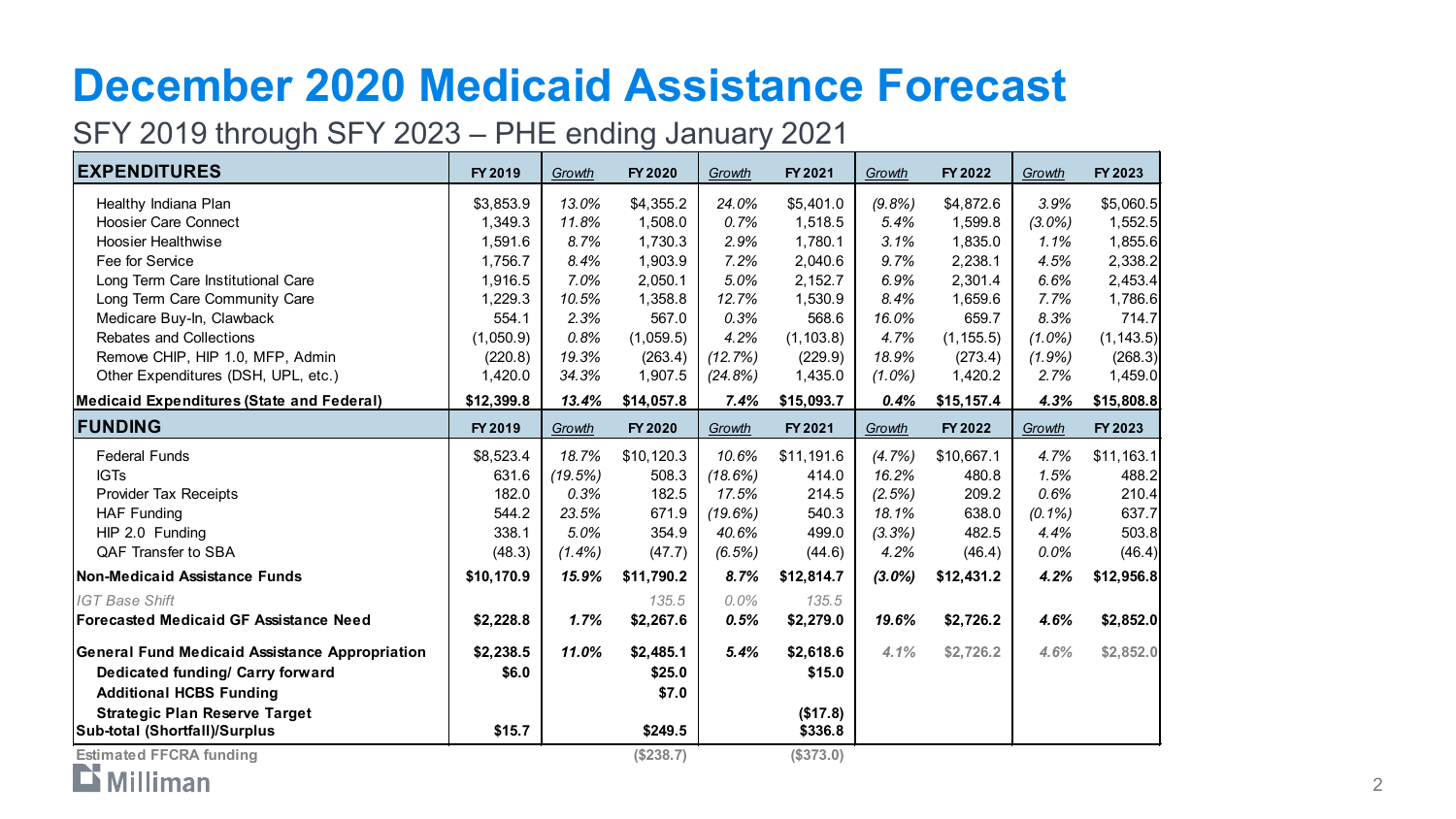### **CHIP**

#### Funding projections

#### Increasing cost due to end of the higher FMAP

| <b>State of Indiana</b><br><b>Family and Social Services Administration</b> |                 |                 |                 |                 |                 |  |  |  |  |  |
|-----------------------------------------------------------------------------|-----------------|-----------------|-----------------|-----------------|-----------------|--|--|--|--|--|
| <b>Analysis of CHIP State Funding</b><br>(Values illustrated in Millions)   |                 |                 |                 |                 |                 |  |  |  |  |  |
|                                                                             | <b>SFY 2019</b> | <b>SFY 2020</b> | <b>SFY 2021</b> | <b>SFY 2022</b> | <b>SFY 2023</b> |  |  |  |  |  |
| Projected CHIP expenditures                                                 | \$215.3         | \$262.0         | \$227.7         | \$268.6         | \$263.0         |  |  |  |  |  |
| Applicable FMAP                                                             | 99.11%          | 92.66%          | 81.13%          | 76.33%          | 76.41%          |  |  |  |  |  |
| State share                                                                 | \$1.9           | \$19.2          | \$43.0          | \$63.6          | \$62.0          |  |  |  |  |  |
| Projected HAF Funding (Cap)                                                 | \$0.2           | \$2.6           | \$7.3           | \$10.0          | \$10.0          |  |  |  |  |  |
| Projected appropriation need                                                | \$1.7           | \$16.7          | \$35.7          | \$53.6          | \$52.1          |  |  |  |  |  |
| Appropriation - CHIP Assistance                                             | \$0.7           | \$19.6          | \$44.4          |                 |                 |  |  |  |  |  |
| Surplus / (Shortfall)                                                       | (\$1.0)         | \$2.9           | \$8.7           |                 |                 |  |  |  |  |  |

\* Assumes that PHE ends in January 2021.

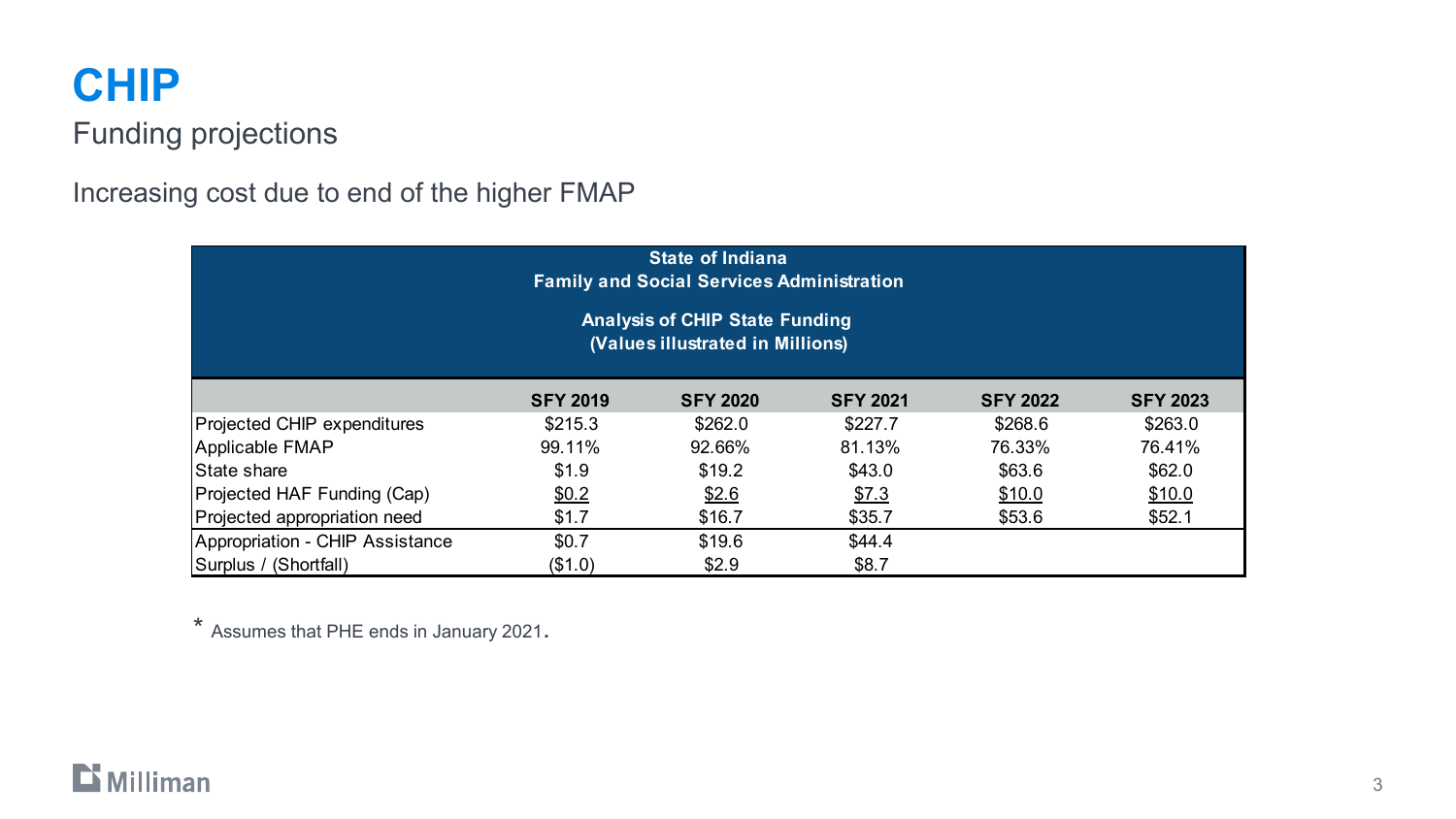### **Comparison to December 2019 Medicaid forecast**

#### Total expenditures (state and federal), in \$millions

|                                                     | <b>SFY 2020</b> | <b>SFY 2021</b> |
|-----------------------------------------------------|-----------------|-----------------|
| December 2019 forecast expenditures                 | \$14,170.3      | \$13,728.9      |
| New enrollment (MOE and COVID-related)              | 164.6           | 1,551.5         |
| Nursing facility temporary rate increases           | 28.1            | 55.2            |
| NF: other reimbursement variance                    | 24.1            | 90.3            |
| Lower fee-for-service utilization, including waiver | (121.7)         | (97.7)          |
| Risk corridor (interim reconciliation)              |                 | (185.9)         |
| Capitation amendments: timing, updates              | (324.9)         | 4.6             |
| August 2020 HAF changes                             |                 | 133.0           |
| Part D clawback payment reduction (FFCRA)           |                 | (49.1)          |
| Other (NF UPL, DSH, FQHC, rebates)                  | 117.5           | (137.2)         |
| <b>Total changes</b>                                | (\$112.5)       | \$1,364.8       |
| December 2020 forecast expenditures                 | \$14,057.8      | \$15,093.7      |

#### $\mathbf{D}$  Milliman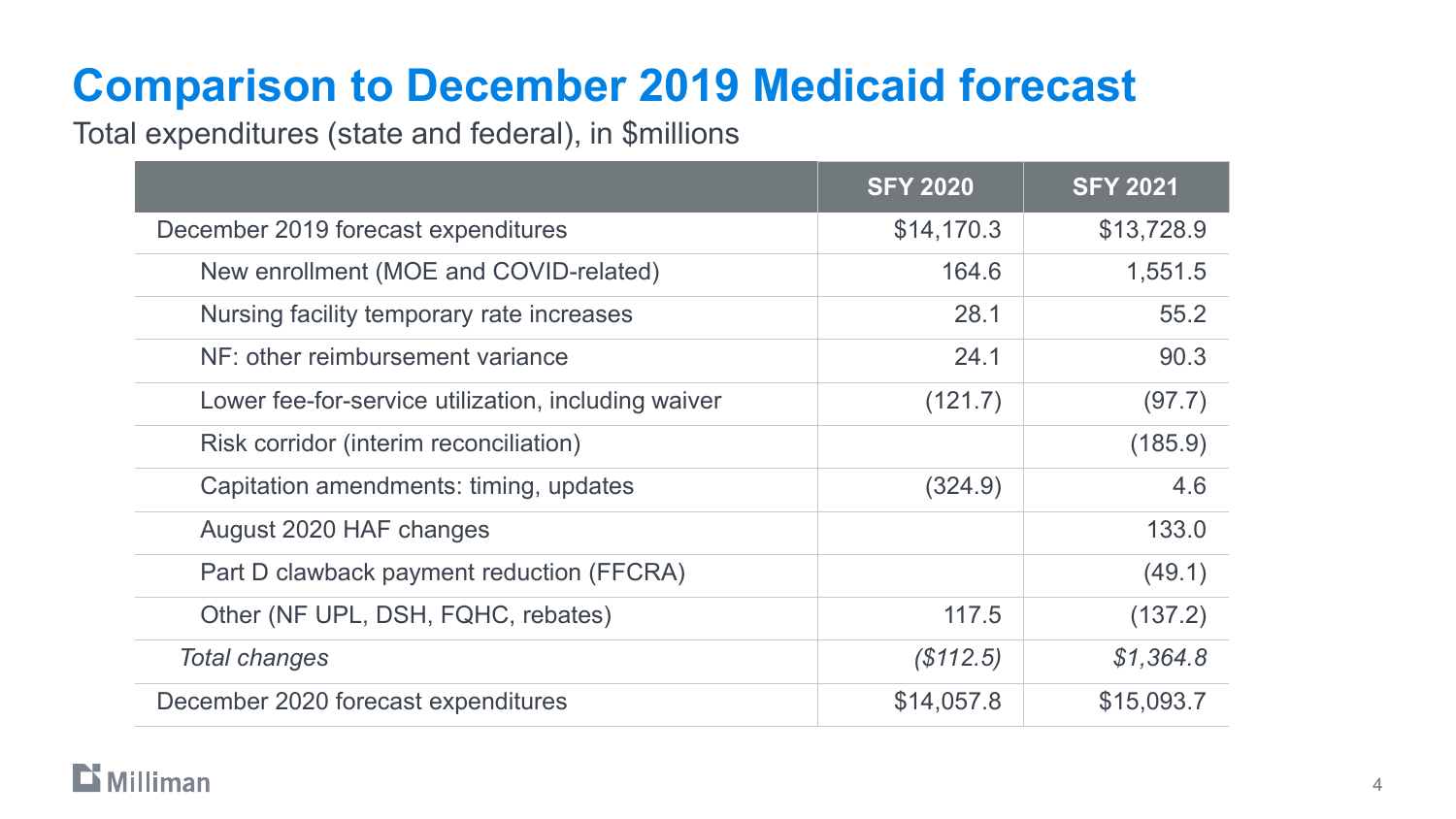### **Reconciliation to December 2019 Medicaid forecast**

Appropriation need (state GF impact), in \$millions

|                                                     | <b>SFY 2020</b> | <b>SFY 2021</b> |
|-----------------------------------------------------|-----------------|-----------------|
| December 2019 forecast expenditures                 | \$2,478.4       | \$2,649.1       |
| New enrollment (MOE and COVID-related)              | 19.0            | 122.4           |
| NF other reimbursement variance (non-relief funds)  | 8.2             | 30.9            |
| Lower fee-for-service utilization, including waiver | (35.8)          | (29.9)          |
| Risk corridor (interim reconciliation)              |                 | (23.6)          |
| Capitation amendments: timing, updates              | (41.5)          | 19.9            |
| Part D clawback payment reduction (FFCRA)           |                 | (49.1)          |
| Other (NF UPL, DSH, FQHC, rebates)                  | (19.1)          | (45.1)          |
| IGT variance, timing                                | 97.1            | (22.7)          |
| <b>FFCRA</b> funding                                | (238.7)         | (373.0)         |
| <b>Total changes</b>                                | (S210.9)        | (S370.1)        |
| December 2020 forecast expenditures                 | \$2,267.6       | \$2,279.0       |

#### $\mathbf{D}$  Milliman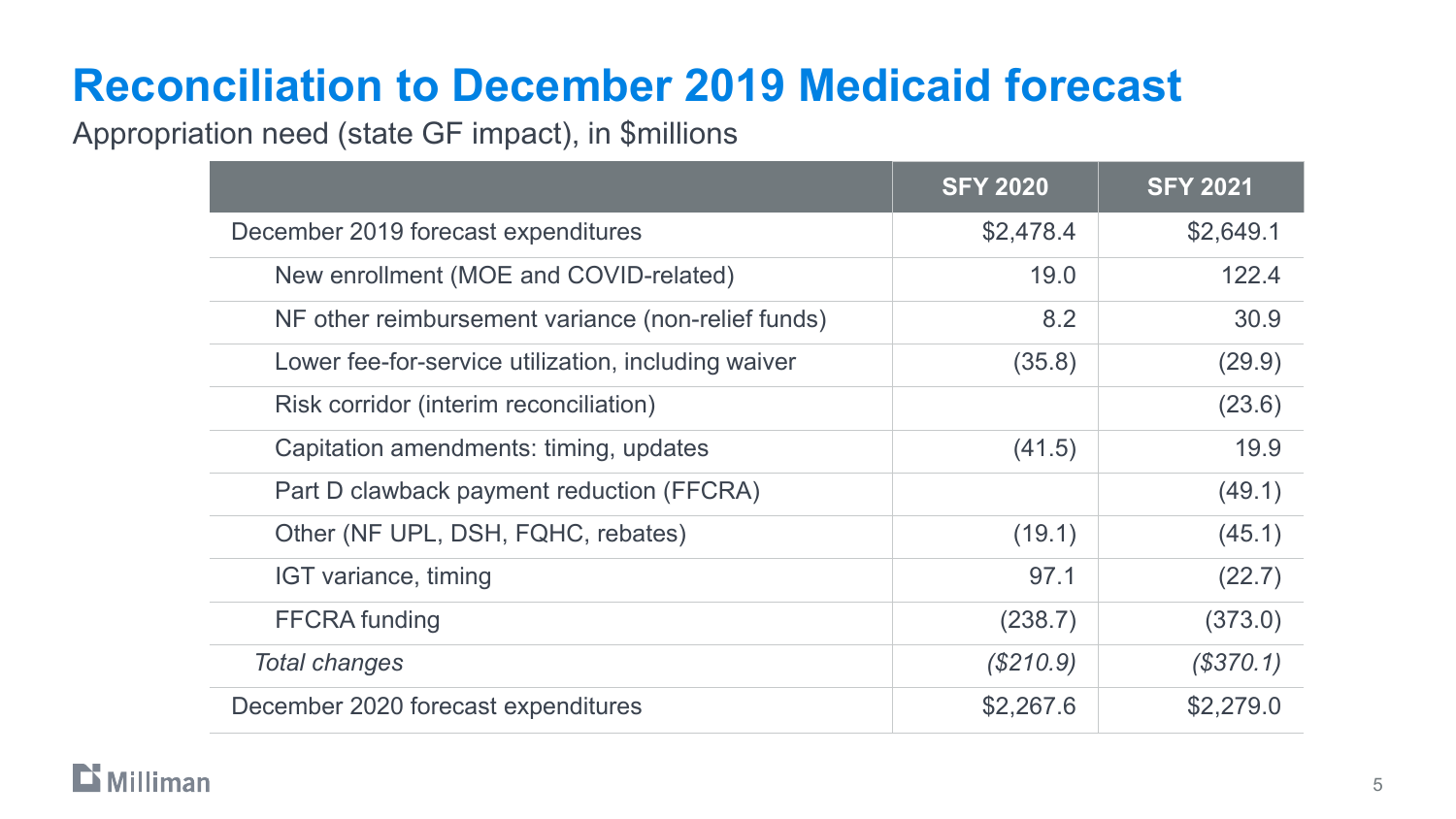### **December 2020 Medicaid Assistance Forecast**

Average monthly enrollment projections – managed care – PHE ending January 2021

| <b>Average Monthly Enrollment</b>           | FY 2019 | Growth     | FY 2020 | Growth     | FY 2021 | Growth     | FY 2022 | Growth    | FY 2023 |
|---------------------------------------------|---------|------------|---------|------------|---------|------------|---------|-----------|---------|
| <b>Healthy Indiana Plan</b>                 |         |            |         |            |         |            |         |           |         |
| <b>HIP State Plan Benefits Package</b>      | 78,821  | 8.1%       | 85,224  | 40.5%      | 119,744 | $(6.7\%)$  | 111,711 | 0.4%      | 112,115 |
| <b>HIP Expansion</b>                        | 211,250 | $(0.2\%)$  | 210,788 | 28.0%      | 269,863 | $(5.9\%)$  | 254,075 | 0.4%      | 254,985 |
| <b>HIP Medically Frail</b>                  | 76,724  | 30.7%      | 100,303 | 39.4%      | 139,860 | $(11.8\%)$ | 123,341 | 0.3%      | 123,650 |
| <b>HIP Pregnant Females</b>                 | 18,532  | 1.8%       | 18,873  | 65.2%      | 31,187  | $(32.2\%)$ | 21,146  | $(1.1\%)$ | 20,912  |
| <b>HIP Bridge</b>                           |         |            |         |            | 1,667   | 380.0%     | 8,000   | $0.0\%$   | 8,000   |
| <b>HIP Hospital Presumptive Eligibility</b> | 13,388  | $(13.4\%)$ | 11,595  | $(37.9\%)$ | 7,206   | $(0.2\%)$  | 7,194   | 0.5%      | 7,229   |
| <b>Total Healthy Indiana Plan</b>           | 398,714 | 7.0%       | 426,784 | 33.4%      | 569,527 | (7.7%)     | 525,467 | 0.3%      | 526,891 |
| <b>Hoosier Care Connect</b>                 |         |            |         |            |         |            |         |           |         |
| Adult                                       | 60,485  | (1%)       | 59,580  | 1.6%       | 60,504  | $(0.4\%)$  | 60,249  | $(0.5\%)$ | 59,952  |
| Child                                       | 21,985  | (2%)       | 21,508  | 3.2%       | 22,186  | $(1.0\%)$  | 21,956  | $(0.5\%)$ | 21,845  |
| Foster                                      | 8,118   | 22%        | 9,924   | 23.2%      | 12,222  | $(1.9\%)$  | 11,985  | 5.8%      | 12,681  |
| <b>Total Hoosier Care Connect</b>           | 90,589  | $0\%$      | 91,011  | 4.3%       | 94,912  | $(0.8\%)$  | 94,190  | 0.3%      | 94,478  |
| <b>Hoosier Healthwise</b>                   |         |            |         |            |         |            |         |           |         |
| Adults                                      | 50      | $(46.6\%)$ | 27      | 71.6%      | 46      | $(24.6\%)$ | 35      | $(0.2\%)$ | 35      |
| Children                                    | 490,870 | 1.0%       | 495,926 | 16.3%      | 576,783 | $(5.6\%)$  | 544,208 | 0.4%      | 546,283 |
| <b>Pregnant Females</b>                     | 4,225   | $(11.6\%)$ | 3,737   | 78.0%      | 6,651   | $(23.4\%)$ | 5,094   | $(1.0\%)$ | 5,042   |
| <b>CHIP</b>                                 | 108,962 | 1.7%       | 110,814 | $(3.1\%)$  | 107,354 | 3.3%       | 110,882 | 0.5%      | 111,484 |
| <b>Total Hoosier Healthwise</b>             | 604,107 | 1.1%       | 610,504 | 13.2%      | 690,834 | $(4.4\%)$  | 660,219 | 0.4%      | 662,843 |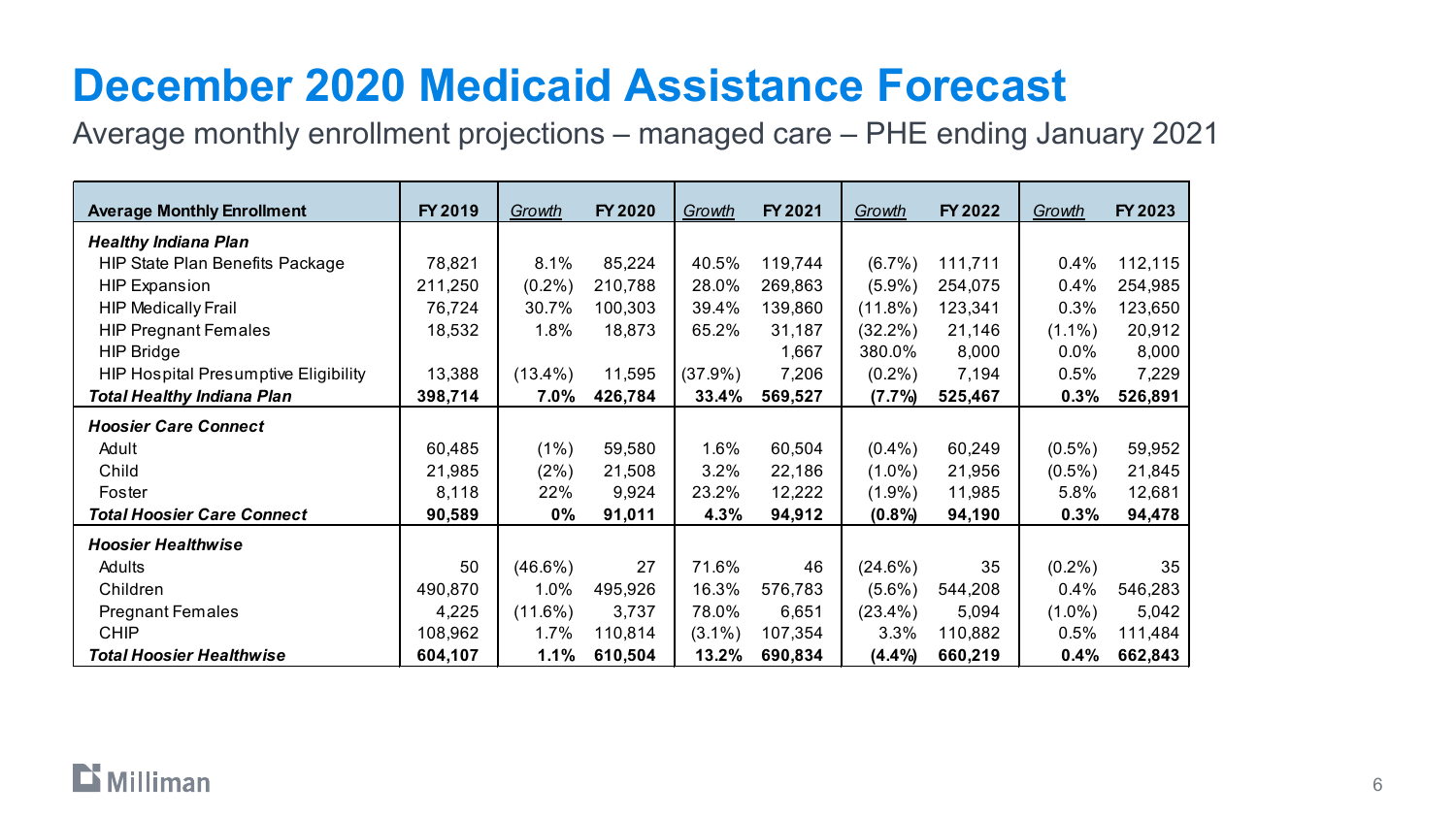### **December 2020 Medicaid Assistance Forecast**

Average monthly enrollment projections – fee for service – PHE ending January 2021

| <b>Average Monthly Enrollment</b>  | FY 2019   | Growth    | <b>FY 2020</b> | Growth    | FY 2021         | Growth    | FY 2022             | Growth | FY 2023        |
|------------------------------------|-----------|-----------|----------------|-----------|-----------------|-----------|---------------------|--------|----------------|
| <b>Fee For Service</b>             |           |           |                |           |                 |           |                     |        |                |
| Institutionalized                  | 34,518    | $(1.1\%)$ | 34,154         | $(5.1\%)$ | 32,404          | 3.4%      | 33,500              | 0.1%   | 33,523         |
| Waiver\State Plan HCBS             | 50,325    | 11.7%     | 56,231         | 10.7%     | 62,269          | 9.7%      | 68,297              | 9.6%   | 74,820         |
| No Level of Care                   |           |           |                |           |                 |           |                     |        |                |
| <b>Hoosier Healthwise FFS</b>      | 38,793    | 17.1%     | 45,431         | $(8.5\%)$ | 41,564          | 1.6%      | 42,213              | 0.3%   | 42,357         |
| Dual                               | 80,655    | 0.9%      | 81,372         | 4.7%      | 85,157          | 0.1%      | 85,245              | 1.0%   | 86,069         |
| Non-Dual                           | 36,699    | 0.7%      | 36,959         | 7.8%      | 39,851          | $(1.4\%)$ | 39,295              | 0.3%   | 39,408         |
| Medicare Savings Program           | 70,228    | 3.7%      | 72,856         | 2.9%      | 74,985          | 0.8%      | 75,618              | 2.9%   | 77,836         |
| <b>Limited Benefit Populations</b> | 51,410    | 13.2%     | 58,189         | 17.3%     | 68,250          | $(1.4\%)$ | 67,300              | 7.8%   | 72,522         |
| <b>Total Fee For Service</b>       | 362,628   | 6.2%      | 385,191        | 5.0%      | 404,481         | $1.7\%$   | 411,466             | 3.7%   | 426,535        |
| <b>OVERALL TOTAL</b>               | 1,456,038 |           | 3.9% 1,513,490 |           | 16.3% 1,759,755 |           | $(3.9\%)$ 1,691,343 |        | 1.1% 1,710,747 |

- Populations affected by the MOE peak and fall during SFY 2021
- Growth rates from SFY 2022 to SFY 2023 mostly reflect ultimate trend assumptions
- The LTSS population is growing quickly, with growth channeled mainly to community LTSS

### **Milliman**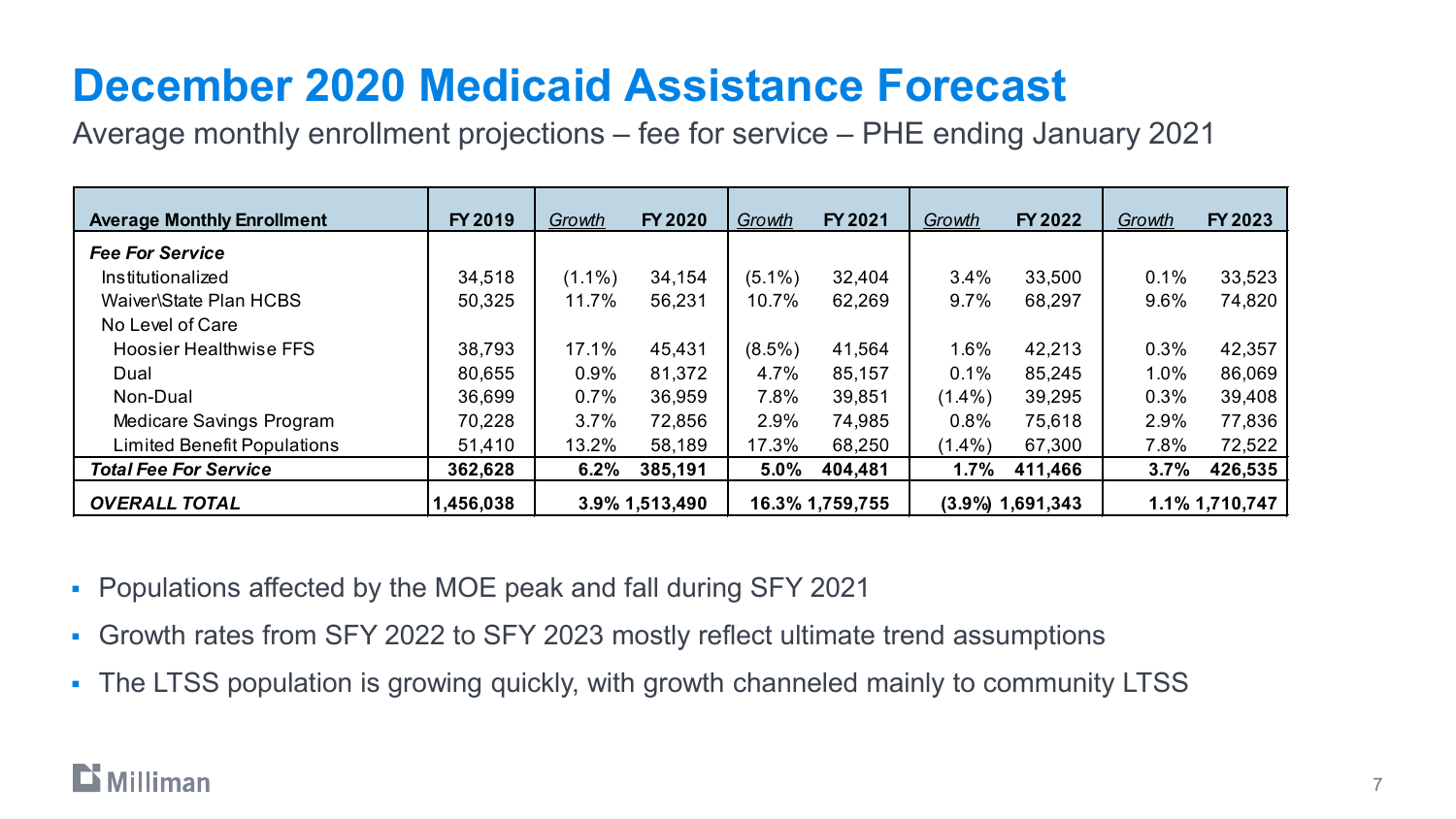### **Medicaid forecast**

#### **Limitations**

The information contained in this correspondence has been prepared solely for the business use of FSSA and their advisors. The forecast and other information included in this report has been developed to assist with planning and budget development, and may not be appropriate for any other purpose.

These results are expected to be made publicly available. Milliman makes no representation or warranties regarding the contents of this correspondence to third parties. Likewise, third parties are instructed to place no reliance upon this correspondence prepared for FSSA by Milliman that would result in the creation of any duty or liability under any theory of law by Milliman or its employees to third parties.

In performing this analysis, we relied on data and other information provided by FSSA and its vendors. The values in this correspondence are dependent upon this reliance. We have not audited or verified this data and other information. If the underlying data or information is inaccurate or incomplete, the results of our analysis may likewise be inaccurate or incomplete.

Differences between our projections and actual amounts depend on the extent to which future experience conforms to the assumptions made for this analysis. It is certain that actual experience will not conform exactly to the assumptions used in this analysis. Actual amounts will differ from projected amounts to the extent that actual experience deviates from expected experience.

Guidelines issue by the American Academy of Actuaries require actuaries to include their professional qualifications in all actuarial communications. We are members of the American Academy of Actuaries, and meet the qualification standards for performing the analyses in this report.

The services provided for this project were performed under the contract between Milliman and FSSA approved December 5, 2018.

### Milliman